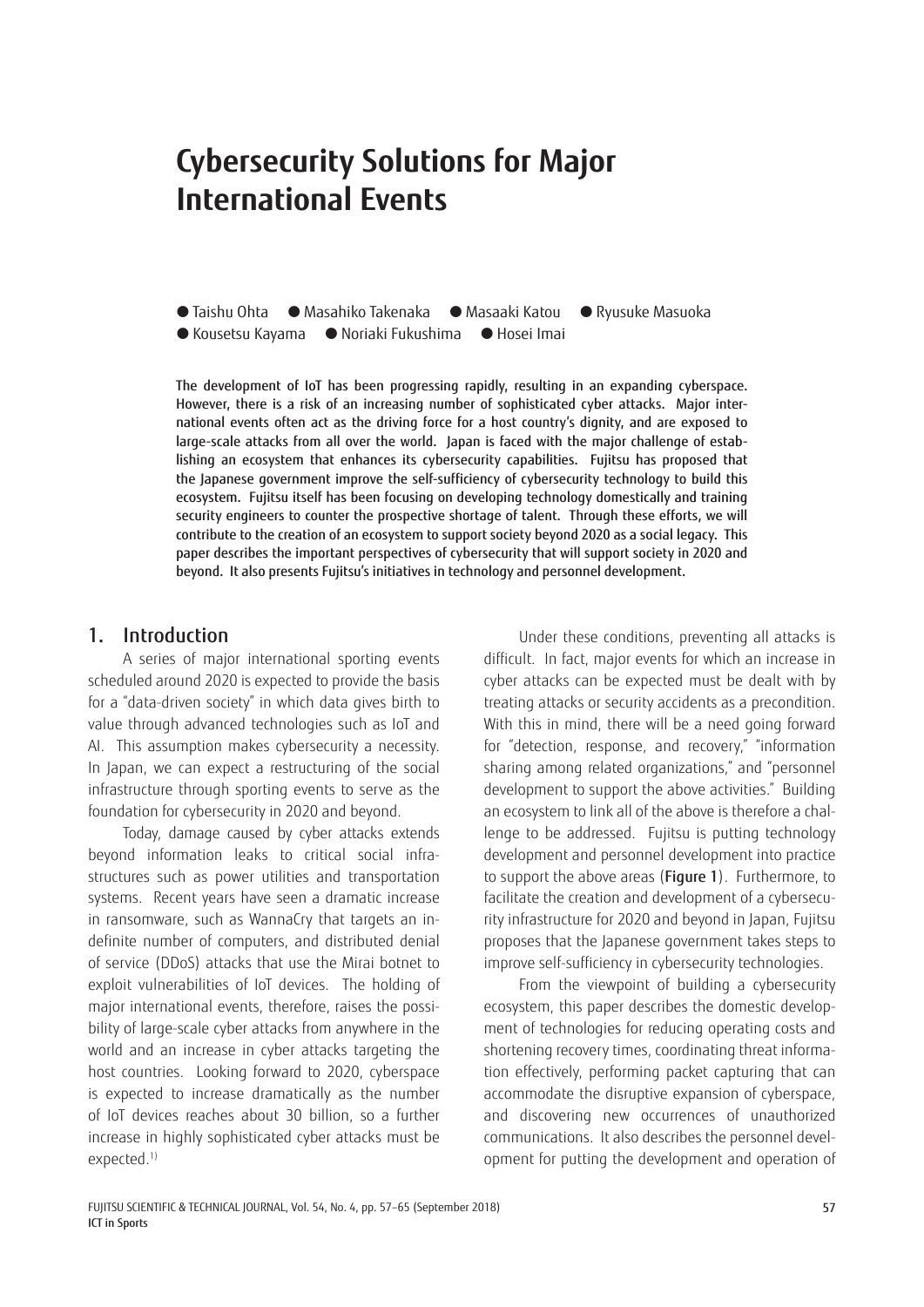

Figure 1

Important areas supporting major events.

these technologies into practice.

# 2. Ecosystem via major international sporting events

Today, in an era in which attackers use cyberspace freely to meet their objectives, it is important to improve the technical competence of individual users and reinforce the connections between them. Moreover, to promote digital innovation that uses cyberspace to the maximum, an ecosystem must be built in which many individuals can cooperate with each other in making cyberspace safe. Fujitsu seeks to contribute to the further evolution of domestically developed technology, to personnel development, and to the creation of a safe and secure society for 2020 and beyond through the formation of social rules.

To build such an ecosystem, we need to have an accurate understanding of the objectives of cyber attacks mounted against major international sporting events. In this regard, an event held as a matter of national prestige requires that countermeasures be formulated at the national level to prevent any attempt at obstructing the event. In addition, the objectives of attacks mounted by criminal organizations or politically/ ideologically motivated attackers may extend beyond financial gain or harassment to terrorist activities, blackmail, etc.

With this in mind, we consider that DDoS attacks will become the most common type of attack for obstructing events. The successful mounting of such an attack generally requires repetitive espionage activities conducted through various types of advanced persistent threat (APT) attacks mounted against related institutions or enterprises. Such activities will likely be repeated until a sufficient number of computers and IoT devices have been hijacked to participate in the DDoS attack.

To counter such an attack, devices converted to bots by such activities must be removed and an ecosystem that contributes to Internet safety must be built. This requires that the following three requirements be satisfied and coordinated.

- 1) Mechanism for becoming aware of attacks and responding quickly based on new technological approaches
- 2) Mechanism for quickly sharing information on threats made against society
- 3) Training of advanced security engineers having high moral standards in step with the formation of an appropriate community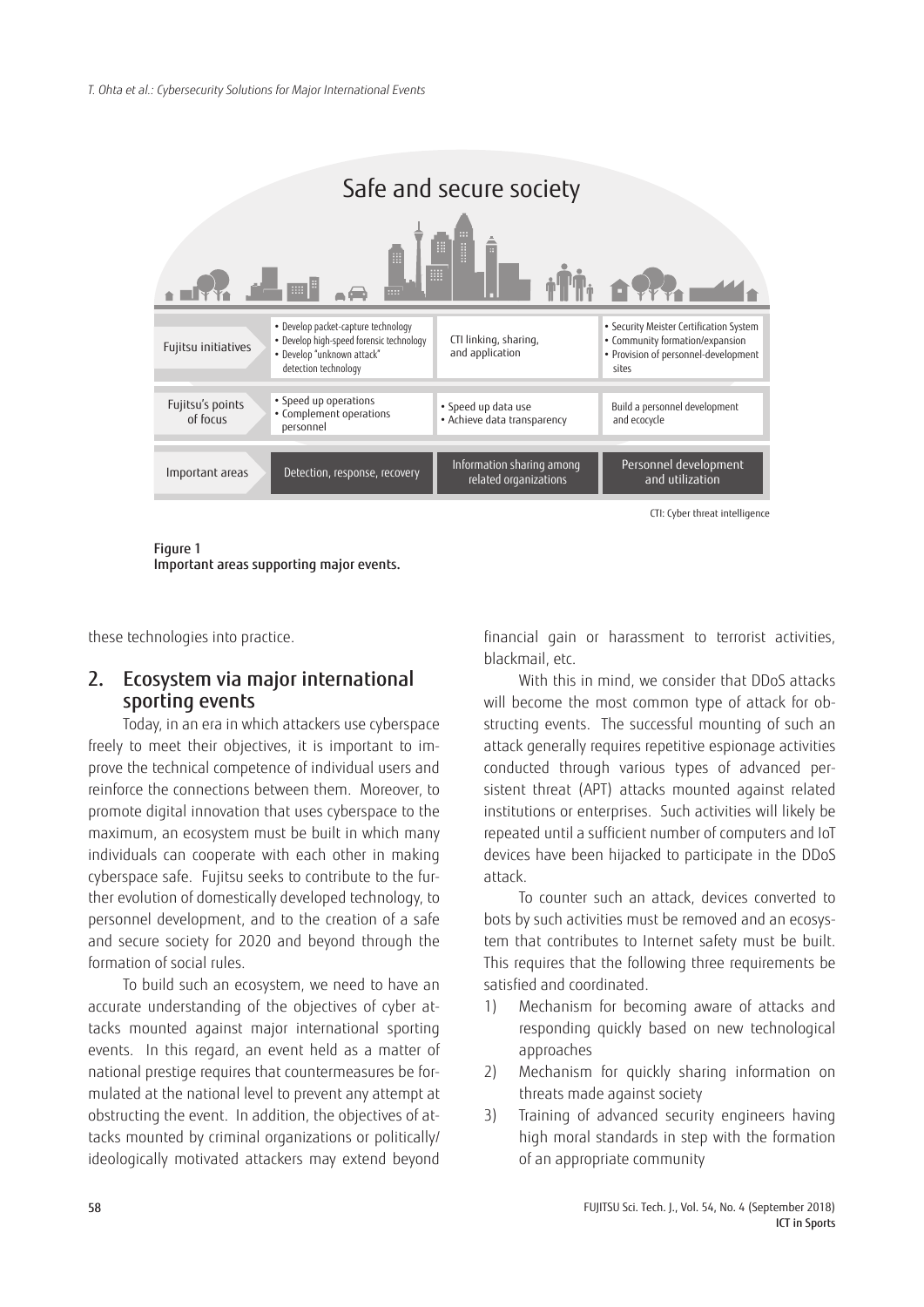# 3. Fujitsu initiatives in domestic technology development

The following describes technology development initiatives at Fujitsu to satisfy the three requirements described above.

# 3.1 Strategic Innovation Promotion Program (SIP)

With a view to 2020, the "Cybersecurity for Critical Infrastructure" program under the management of the New Energy and Industrial Technology Development Organization (NEDO) was added to the Cross-ministerial Strategic Innovation Promotion Program (SIP) led by the Cabinet Office, Government of Japan. Coordinated among government, industry, and academic entities, SIP features an all-encompassing approach from research to social implementation.<sup>2)</sup>

In this program, Fujitsu is conducting research and development with a focus on the informationcommunications infrastructure as head of "soundness determination technology through traffic analysis of information/control network devices." Given the recent manifestation of diverse cyber attacks on critical infrastructures, the aim of this R&D is to detect active threats within organizations and to recommend countermeasures against intrusions that cannot be completely prevented. In this regard, an information-communications platform serving as a critical infrastructure has traditionally been made up of all types of old and new devices.

Today, however, such infrastructures are rapidly being converted to virtual systems and networks through the adoption of widely used technologies. With this being the case, Fujitsu aims to adopt a technique for monitoring and analyzing communication packets that can be easily introduced by adding only a minimal amount of equipment and that can operate without interfering with devices in operation.

To this end, Fujitsu is researching and developing the following three topics:

- 1) Visualization of virtual space through the high-performance packet collection technology supporting a virtualized system and network
- 2) Low-cost and high-scalability systems through the high-speed packet storage and retrieval technology that uses general-purpose servers in parallel
- 3) Extraction of a small number of devices

performing suspicious communications from a massive volume of communication data through the collective-behavior analysis technology focusing on regularity and relation in communications.

Furthermore, believing that stability and continuity of critical infrastructures and services are of prime importance on implementing security measures, Fujitsu is also working to support such measures and escalation processes based on technology for recommending countermeasures commensurate with urgency and business importance. Among the levels shown in Figure 2, levels 2 and 3, which correspond to the activities of a security operations center (SOC) operator and responders of a computer security incident response team (CSIRT), are considered to be especially important. These operators and responders suffer from staffing shortages and task overload, so the plan is to provide support by presenting recommended countermeasures.

As part of this R&D, Fujitsu has developed key technologies. First, as a high-performance packet collection technology, we have developed a lossless packet capture technology operating at a rate of 10 Gbps, approximately seven times faster than that of any existing technology, which is a world first. Next, as a high-speed packet storage and retrieval technology, we have developed a technology for storing collected communication data in real time at a rate of 100 Gbps by sorting the data among different storage destinations in accordance with data type. $3$ ) From here on, Fujitsu aims to promote the real-world implementation of these technologies together with infrastructure operators and contribute to the stable operation of information-communications infrastructures during event periods.

# 3.2 High-speed forensic technology

At present, the most common approach to dealing with a cyber attack after detecting an intrusion is manual malware analysis. Such analysis requires advanced knowledge, but there has been a constant shortage of personnel with such skills. Even at a general level, this deficiency in information-security personnel is becoming quite serious. A study conducted by the Ministry of Economy, Trade and Industry has found that this shortfall in human resources will increase to about 190,000 people by 2020.4)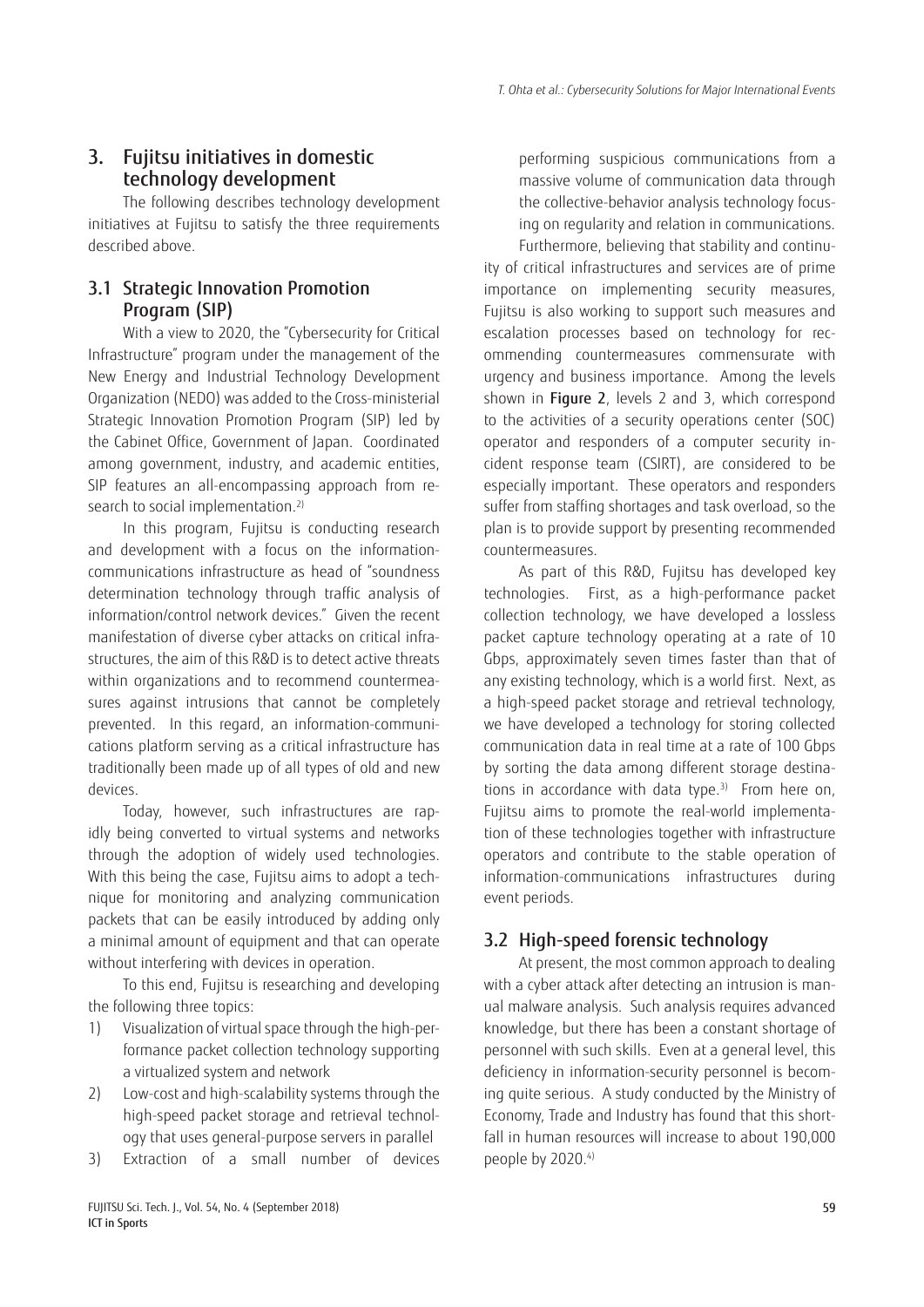|                                   | Threat detection level (definition)                                             | Person who determines<br>countermeasures            | Viewpoint of<br>countermeasures                          | Low ←Difficulty of response→ High<br>(degree of impact on business) |
|-----------------------------------|---------------------------------------------------------------------------------|-----------------------------------------------------|----------------------------------------------------------|---------------------------------------------------------------------|
| Level 5                           | Detecting abnormal operations on business<br>and/or service                     | Top management                                      | To continue business<br>in accordance with<br><b>BCP</b> | High<br>$\uparrow$                                                  |
| Level 4                           | Detecting abnormal system behavior                                              | Chief information<br>security officer (CISO)        | To keep system in<br>good condition                      |                                                                     |
| Level 3                           | Detecting chain of abnormal states (spreading<br>infection) in internal network | Computer security incident<br>response team (CSIRT) | To improve system<br>stability                           | Stages of protection from threats                                   |
| Level 2                           | Detecting malicious communication (C&C<br>communication) with external network  | Security operator (SOC)                             | To identify<br>substantial impact                        |                                                                     |
| Level 1                           | Detecting impact on internal network                                            | Network operator at NOC                             | To identify and<br>eliminate the<br>victims              | Notation Strategy River                                             |
| Level 0                           | Detecting attack from external network                                          | Tools installed in<br>equipment                     | To identify and<br>eliminate the<br>victims              | $\overline{\phantom{0}}$                                            |
| BCP: Business continuity planning |                                                                                 |                                                     |                                                          |                                                                     |



In response to this problem, Fujitsu developed "high-speed forensic technology" that even generallevel information-security personnel can use to deal with a sophisticated attack after intrusion.<sup>5,6)</sup> It is known that malware that has infiltrated an organization through a cyber attack can repeatedly log in illicitly and spread viruses using the Windows remoteoperation command. This technology can reconfigure a remote-operation command in real time from actual communications and can record it together with information on the user performing that operation. Consequently, if a sensor equipped with this technology were to be installed within an organization to monitor internal communications, it would be possible to comprehend in detail the progress status of an attack that has infiltrated the organization. Additionally, this data could be used to present an overall picture of the attack's range of impact (Figure 3).

In short, using Fujitsu's high-speed forensic technology in this way makes it possible to visualize the state of progress and range of impact of an attack that has infiltrated an organization. This enables even general-level information-security personnel to initiate advanced countermeasures, which helps in resolving the shortage of qualified personnel while greatly shortening the time required to restore the soundness of the network.7)

### 3.3 Utilization of cyber threat intelligence: S-TIP

NOC: Network operations center SOC: Security operations center C&C: Command and control

One of the keys to building an ecosystem to make cyberspace safer is cyber threat intelligence (CTI), which essentially describes the who, when, why, where, what, and how (5W1H) of a cyber attack. That is, it would describe who was behind the attack, its timeframe (when), why and where it was mounted, what were the attack indicators, and how it was carried out. The use of CTI enables proactive responses such as deploying defensive resources effectively on the basis of the inferred attacker' intentions and trend analysis of cyber attacks.

CTI can be broadly divided into human CTI and system CTI. Human CTI consists of knowledge related to cyber attacks that is consumed by people through security-dedicated social media, e-mail and other media. System CTI, on the other hand, consists of attack-related knowledge that is consumed by systems in a format that can be understood by computers, namely, Structured Threat Information eXpression (STIX). 8)-10) Human CTI contains much contextual information that can be effective in obtaining an overall picture of a cyber attack. System CTI, meanwhile, being knowledge exchanged between computers, can be shared at extremely high speeds. System CTI is also amenable to automation. For example, malicious IP addresses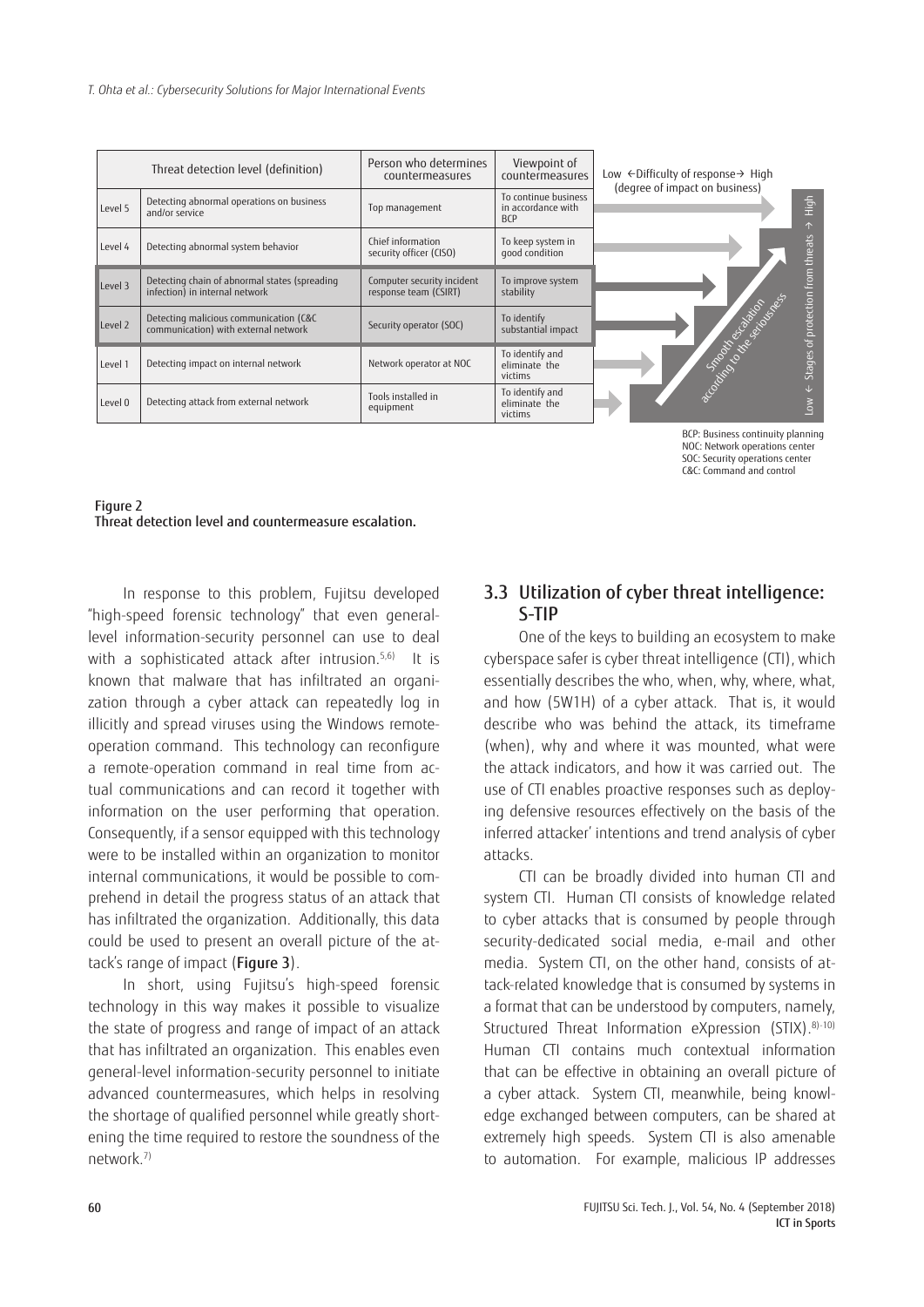

Figure 3 Visualization of a targeted attack's progress.

contained in system CTI can be automatically set in security equipment such as proxy servers.

The sharing and use of both human CTI and system CTI is important, but the fact that these two types of CTI are essentially decoupled presents a problem. For example, human CTI stored in security-dedicated social media needs to be converted to the STIX format before it can be used by systems, which requires labor and time. System CTI, meanwhile, being knowledge unseen by humans, does not lead to human actions nor get evaluated by people.

As the next stage in CTI utilization, Fujitsu has developed the Seamless Threat Intelligence Platform (S-TIP) that enables the seamless sharing and use of human CTI and system CTI. With S-TIP, people can exchange CTI via security-dedicated social media or e-mail as usual, which will then be automatically converted to the STIX format for sharing and use as system CTI. In addition, system CTI will be mixed in with human CTI on the security-dedicated social media timeline and displayed in an easy-to-understand format. Therefore, people reviewing the security-dedicated social media can share, use, and evaluate system CTI too. In this

way, S-TIP seamlessly incorporates not just people but also systems like computers and security equipment into an ecosystem using CTI thereby achieving a new dimension in responding to cyber attacks.

### 3.4 New technology for detecting targeted cyber attacks: Malicious Intrusion Process Scan

Existing technology for detecting targeted cyber attacks primarily focuses on the malware used in such attacks. This technology detects malware by comparing the unique values, or "signatures," of suspected malware against a database of known signatures, checking the operation of that malware in a virtual environment, etc. Regardless of the method used, the idea here is to discover a targeted cyber attack by detecting malware. With these methods, however, there are cases in which detection fails due to malware evolving faster than signature updates and cases in which the malware itself detects a virtual environment and halts operation enabling it to go undetected.

Furthermore, in addition to signature and virtual environment, there are detection methods that collect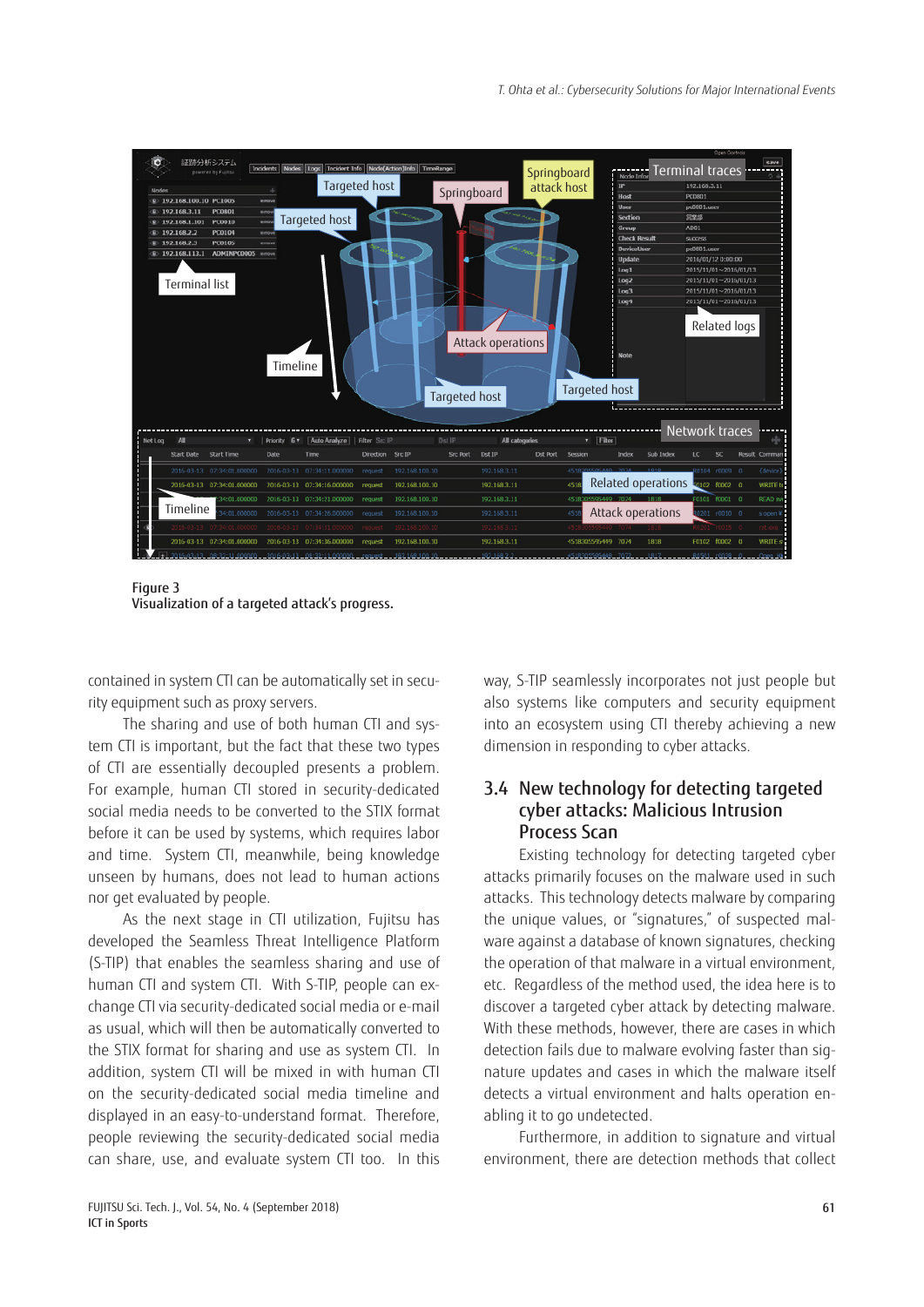logs for various types of devices installed in the network and apply correlation analysis rules to those log data. This type of operation, though, requires advanced knowledge and technologies such as the setting of criteria for judging danger with respect to alerts issued by network devices, but personnel who are capable of such tasks are in short supply.

In light of the above, Fujitsu developed Malicious Intrusion Process Scan, a new technology for detecting targeted cyber attacks. This technology can detect a threat in real time by performing correlation analysis of attacker behavior on the network without observing malware.11),12) Two key features of this technology are:

1) Detection technology "discovering unseen attacks"

This detection technology makes use of an "attacker behavior-transition model" as a new approach. The model describes the transitions made in the behavior of malware launched by an attacker, which makes it possible to discover attack activities by applying actual network communications (Figure 4). As a result, this technology enables real-time detection of targeted cyber attacks that can slip by conventional security measures, which helps to reduce the risk of information leaks.

2) Sophisticated automation feature to visualize attack process after discovery

This sophisticated feature makes it easy to visualize an attack process by automating the tasks required for prioritizing countermeasures to an attack after its discovery, conducting surveys such as collecting and

analyzing logs, etc. In this way, information needed to deal with the attack can be accurately grasped and SOC operations can be made significantly more efficient.

# 4. Security personnel development at Fujitsu

This section introduces the meaning of and approach to personnel development from a Fujitsu perspective and the ecocycle of an existing "connected secure society" that Fujitsu wishes to achieve through personnel development.

Encouraged by the incessant need for personnel development in the security field, Fujitsu has been active in personnel development since 2014 with the launch of its Security Meister Certification System. Originally designed with a target of 700 trainees, this system has trained more than 2,700 persons as security meisters as of December 2017, three and a half years after its launch.

On the other hand, it is sometimes said that attention is focused only on training while neglecting the use and employment of trained personnel and ongoing skill improvement and support. What then does "personnel development" really mean? After three and a half years of putting security training into practice, Fujitsu's answer to this question is "connecting people." With this type of personnel development, people can talk about security using a common language and can form a network having a common awareness of problems and an overall image of security.



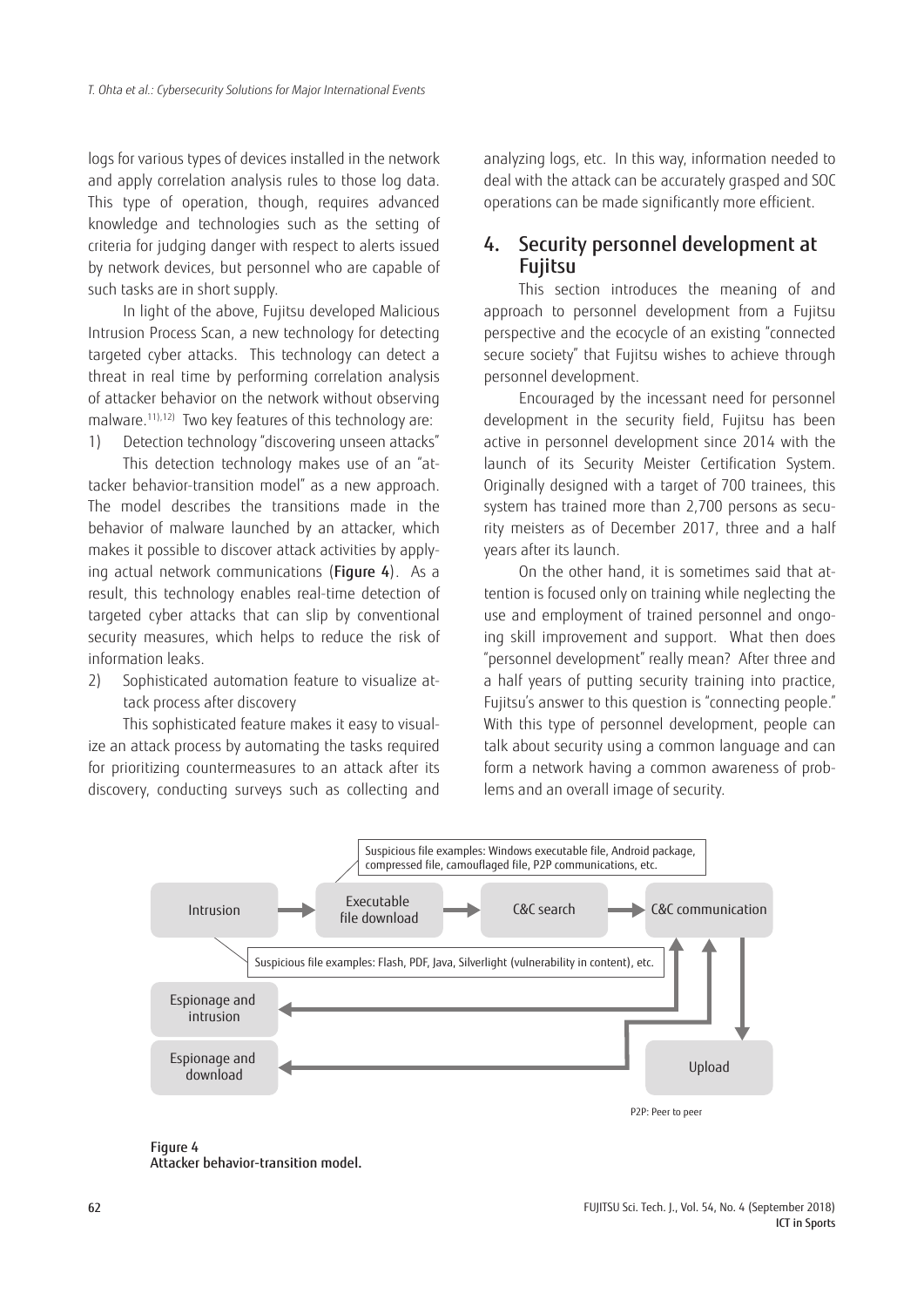If people are connected, the organization is connected. In general, an organization that tends to be vertically divided by mission will circulate information through connections between people. The circulation of information, meanwhile, gives birth to mutual understanding. If sites that use digital data have an understanding of security and if the security department has an understanding of how digital data is used, security takes on added value making the organization all the more competitive.

Taking such a "connection" into consideration, Fujitsu developed CYBERIUM as a domestically produced "cyber range" (virtual practice field) that takes personnel development beyond Fujitsu to include customers, regions, and young people such as students. This is a forum where participants can learn about security, experience it, and think about it while sharing the failures and successes of their predecessors. It is also a place where participants can communicate with new colleagues and improve their skills together with trained security meisters (Figure 5).

Looking to the future, trained security meisters will continue to put the safe and secure use of data into practice. They will aim to create a society in which people can lead secure lives with 2020 as one step to

this end.

#### 5. Conclusion

From the viewpoint of dealing with rising operation costs and a lack of qualified security personnel, this paper described Fujitsu's points of focus, the development of supporting technologies, and personnel development. Going forward, the holding of major events will require a transition to a society with enhanced cybersecurity measures and resilience (ability to recover).

The solutions described in this paper are already in a state capable of social implementation. In addition to introducing them into organizations and facilities directly targeted by attackers at the time of a major event, we can also expect them to be proactively introduced into many enterprises, groups, and organizations that use cyberspace. Furthermore, as a cross-sectional theme in the promotion of digital innovation (Society 5.0), we expect cybersecurity to be synchronized with the building of an ecosystem for 2020 and beyond and to be implemented rapidly in society by industry, government, and academia.

Part of the research described in this paper was supported by the Council for Science, Technology and



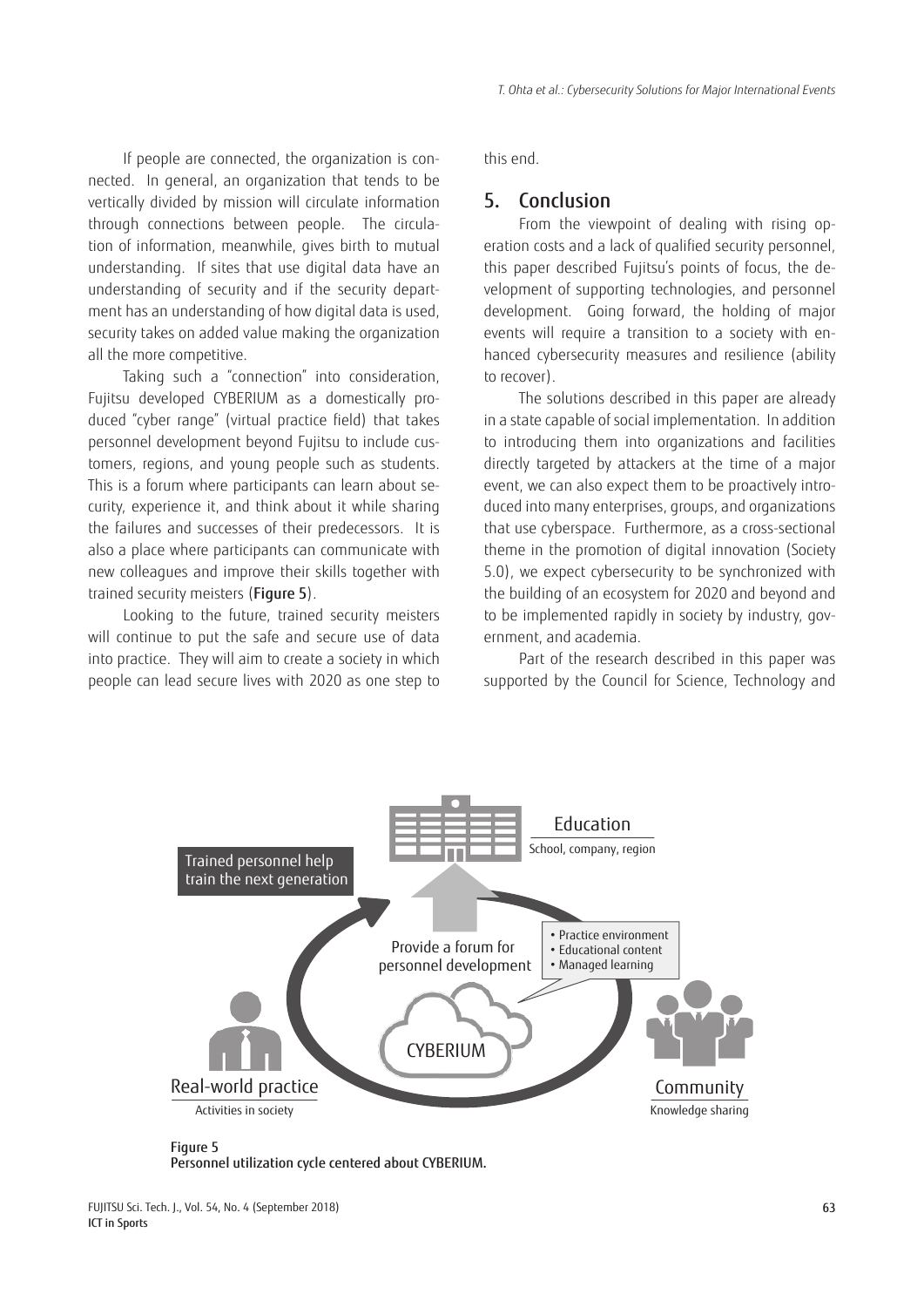Innovation (CSTI), Cross-ministerial Strategic Innovation Promotion Program (SIP), and "Cyber-Security for Critical Infrastructure" (funding agency: NEDO).

#### References

- 1) Ministry of Internal Affairs and Communications: 2017 White Paper on Information and Communications in Japan (Outline), July 2017.
- *[http://www.soumu.go.jp/main\\_content/000504683.pdf](http://www.soumu.go.jp/main_content/000504683.pdf)* 2) Cabinet Office, Government of Japan: Cross-ministerial Strategic Innovation Promotion Program (SIP).
- *[http://www8.cao.go.jp/cstp/panhu/sip\\_english/4-6.pdf](http://www8.cao.go.jp/cstp/panhu/sip_english/4-6.pdf)*
- 3) New Energy and Industrial Technology Development Organization (NEDO), Fujitsu Ltd.: New Lossless Data Acquisition and Storage Technology for Communication Data in Networks Developed. *[http://www.nedo.go.jp/english/news/](http://www.nedo.go.jp/english/news/AA5en_100349.html) AA5en\_100349.html*
- 4) Ministry of Economy, Trade and Industry: Study of Recent Trends and Future Estimates Concerning IT Human Resources. June 10, 2016. *[http://www.meti.go.jp/english/press/2016/](http://www.meti.go.jp/english/press/2016/0610_01.html) 0610\_01.html*
- 5) Y. Unno et al.: High-Speed Forensic Technology for Promptly Analyzing Damage After Targeted Attacks, FUJITSU Sci. Tech. J., Vol. 53, No. 5 (2017). *[http://www.fujitsu.com/global/documents/about/](http://www.fujitsu.com/global/documents/about/resources/publications/fstj/archives/vol53-5/paper10.pdf) resources/publications/fstj/archives/vol53-5/ paper10.pdf*
- 6) Fujitsu Laboratories Ltd.: Fujitsu Develops High-Speed Forensic Technology to Grasp at a Glance the Entirety of a Cyber Attack. May 13, 2016. *[http://www.fujitsu.com/global/about/resources/news/](http://www.fujitsu.com/global/about/resources/news/press-releases/2016/0513-02.html) press-releases/2016/0513-02.html*
- 7) Fujitsu Ltd.: Fujitsu Enhances Intranet and Endpoint Security by Expanding its Global Managed Security Service. May 12, 2017. *[http://www.fujitsu.com/global/about/resources/news/](http://www.fujitsu.com/global/about/resources/news/press-releases/2017/0512-01.html) press-releases/2017/0512-01.html*
- 8) OASIS: OASIS Cyber Threat Intelligence (CTI) Technical Committee.
	- *<https://www.oasis-open.org/committees/cti/>*
- 9) IPA: Outline of Structured Threat Information eXpression (STIX). (in Japanese) *<https://www.ipa.go.jp/security/vuln/STIX.html>*
- 10) IPA: Outline of Trusted Automated eXchange of Indicator Information TAXII. (in Japanese) *<https://www.ipa.go.jp/security/vuln/TAXII.html>*
- 11) S. Terada et al.: Technology Detecting Advanced Targeted Cyber Attacks— Malicious Intrusion Process Scan—. PFU Tech. Rev., Vol. 27, No. 1, pp. 33–40 (2016). (in Japanese) *[https://www.pfu.fujitsu.com/about/technology/no49/](https://www.pfu.fujitsu.com/about/technology/no49/images/49-5.pdf)*

*images/49-5.pdf*

12) PFU: Development of New Technology for Detecting Targeted Cyber Attacks from Attacker's Behavior. October 28, 2015. (in Japanese) *[https://www.pfu.fujitsu.com/news/2015/](https://www.pfu.fujitsu.com/news/2015/new151028.html) new151028.html*



#### **Taishu Ohta**

*Fujitsu Ltd.* Mr. Ohta is currently engaged in fostering and spread of domestically produced technology and activities supporting personnel development.



#### **Masahiko Takenaka**

*Fujitsu Laboratories Ltd.* Dr. Takenaka is currently engaged in research and development of information security, cryptography implementation, and cybersecurity.



#### **Masaaki Katou** *Fujitsu Ltd.*

Mr. Katou is currently engaged in largescale-network security business.



#### **Ryusuke Masuoka**

*Fujitsu System Integration Laboratories Ltd.* Dr. Masuoka is currently engaged in research and development on the use of cybersecurity technology and cyber threat intelligence (CTI) in particular.



#### **Kousetsu Kayama** *Fujitsu Ltd.*

Mr. Kayama is currently engaged in cooperative activities with outside organizations and personnel development in collaboration with Fujitsu Group companies.